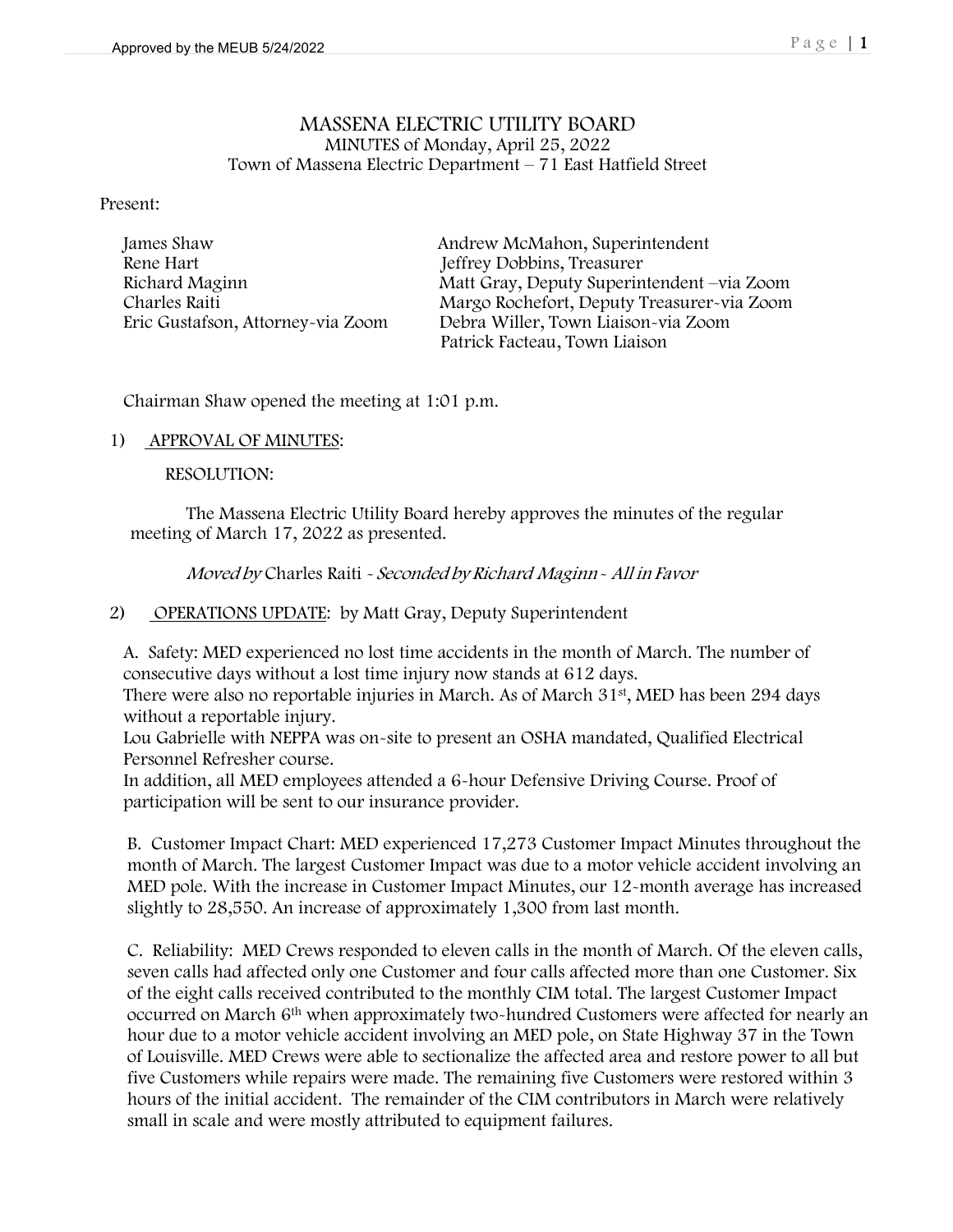D. Work Schedule: Crews are working on Belmont Street on the replacement of six poles as well as on North Raquette Road, near the airport, on the replacement of four poles.

Crews have installed the necessary equipment upgrades to support the construction of the new Northern Federal Credit Union on Parker Ave

Work has resumed on the service upgrades at the Massena Central School buildings with a focus on Madison, Jefferson and Nightengale Elementary.

# 3) FINANCIAL REPORTS: by Jeffrey Dobbins, Treasurer

A. Write-Offs:

# RESOLUTION:

The Massena Electric Utility Board hereby authorizes the write-off of bad debt totaling \$3,346.41 as audited by Mr. Rene Hart.

## Moved by Richard Maginn - Seconded by Rene Hart - All in Favor

B. Power Comparison Graph: Power cost for March totaled \$703,500. Supplemental Power costs were \$338,500. 10,675 MWh of incremental energy purchased. Zone D Average Energy rate was \$31.70/MWh, half the price of February and a third of price for January. CES Charge over \$101,000 for the fifth consecutive month. Impact to customers PPAC in May will be 1.1¢/kWh. Peak Demand was 43,300 kW, above the 5 year max. Peak set March 4th at 7:00 am. MWh purchased, over 23,630. Over 23,000 is high for March. March 2014 last time over 23,000.

C. Cash Flow: The Operating Fund increased by \$410,000 during March. The Operating Fund at month end was \$4.6 MM. March receipts were over \$2 MM, \$686,960 more than budgeted. Increased sales related to cold weather and payments from LI-HEAP and other assistance programs. March expenditures totaled over \$1.65 MM, \$606,865 more than budgeted. The amount over budget is attributed to higher February power costs paid during March. These costs totaled \$1.25 million and were \$616,000 more than budgeted.

## D. Approval of Bills:

## RESOLUTION:

 The Massena Electric Utility Board hereby approves the bills as audited by Mr. Rene Hart totaling \$1,106,366.35.

## Moved by Rene Hart – Seconded by Charles Raiti *-* All in Favor

## 4) COMMITTEE REPORTS: by Andrew McMahon, Superintendent

A. Personnel:

1. Staff Update: Mr. McMahon advised the board that he was aware of one case of COVID-19 amongst the staff since last board meeting. The employee had moderate symptoms and is now back to work.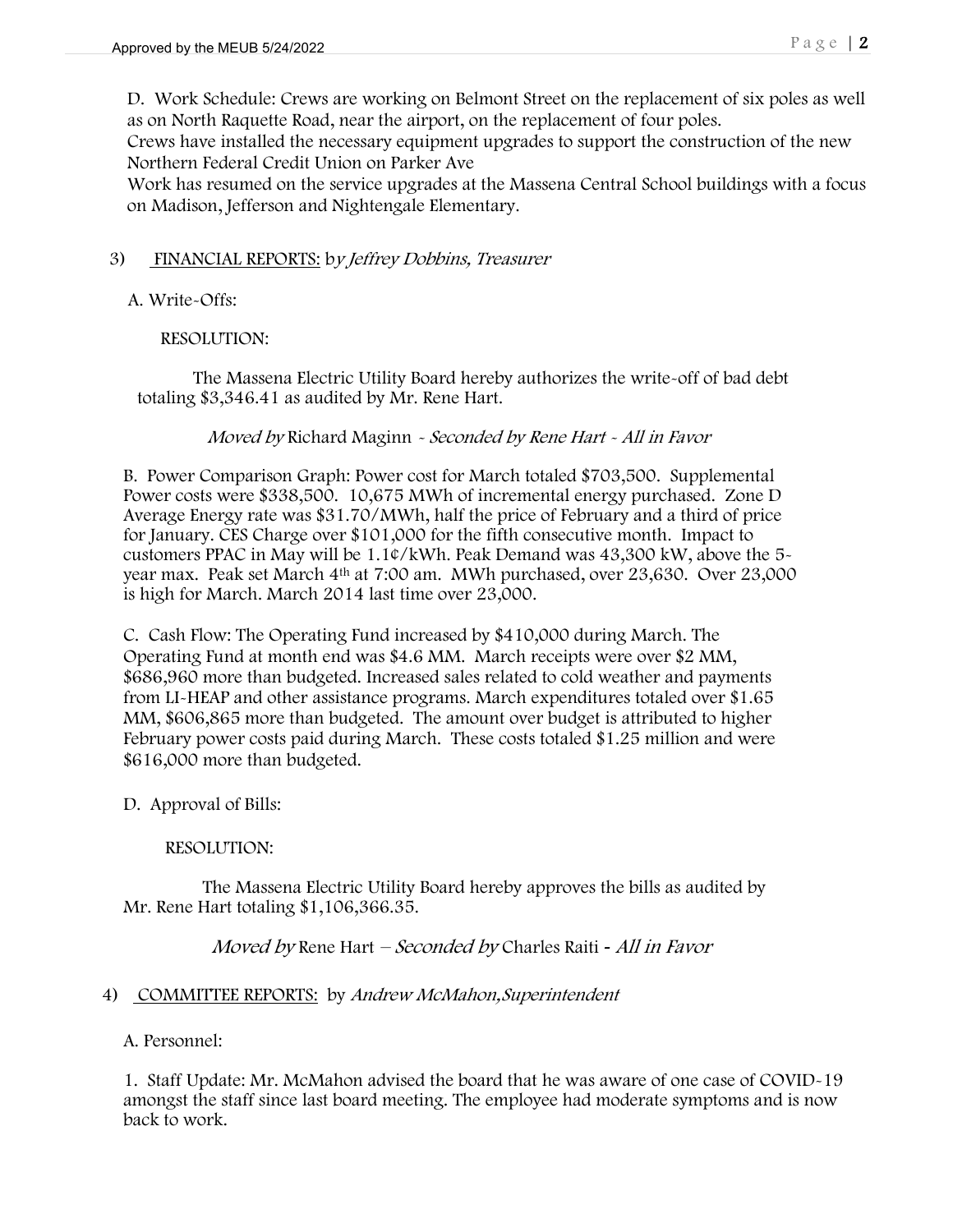2. Apprentice Update: Both of the apprentice linemen have now taken call for the first time which is a significant milestone for each. Mr. McMahon noted that the new first class linemen are encouraged to have experienced support with them as they gain experience on taking call.

3. Summer Intern: There is one local college student who will be beginning in mid to late May.

4. Security Update: We have done some basic refresher training on dealing with difficult or dangerous customers which may become more likely as we begin shutting customers off again post COVID-19 restrictions.

B. Finance & Economic Development:

 1. Payment and Delinquency: Treasurer Dobbins noted that receivables greater than 90 days continued to decrease. Many customers continue to seek help through LI-HEAP. He also informed the board on a new program being administered by the PSC to assist residential customers of regulated utilities. The funds for this program were appropriated to the PSC by the State and Treasurer Dobbins intends to participate in the informational sessions scheduled over the next few days to learn more about the program.

 2. Energy Efficiency Programs: Treasurer Dobbins informed the board that a customer who previously received an audit was finalizing the paper to work to apply for a credit under the commercial program. The customer had installed new lighting in parts of their facility. Treasurer Dobbins also noted that there had been no new audits since the last meeting.

3. Communication: Mr. McMahon explained that he and many of the employees are still dealing with customers who were concerned about high bills this past winter. Mr. Shaw elaborated that he has received some communications from customers regarding subsidization of high users by low users. MED implemented a winter rate in 2015 to address cross subsidization. Under this rate high users would pay for the typically high winter prices MED had to pay to meet our demand. Due to certain anomalies our regulator (NYPA) had encouraged us to suspend that rate in 2020 because the prices were so erratic. Mr. Shaw noted that this rate and many other utility practices will need to be looked at with a fresh set of eyes given the states drive towards the carbon free economy sought in the CLCPA (Climate Leadership and Community Protection Act). It is assumed that as we decarbonize there will be an increase in electricity used in homes and transportation (EV's) and other segments of our economy. Proper electrical rate making will be an imperative to send the correct price signals which will result in the desired actions from our consumers.

C. Engineering & Energy:

1. Cybersecurity: Mr. McMahon and Mr. Dobbins noted the continued industry awareness of potential attacks related to Russia and Ukraine. Mr. Hart noted that he saw a news report that indicated that China may also use this tense period to undertake cyberattacks.

2. NYPA iSOC: Mr. McMahon advised the board that he and NYAPP board members had a meeting with NYPA at the end of March. While there, Mr. McMahon took a tour of the iSOC facilities.

3. Forward Energy Procurement: Mr. Gustafson advised the Board that Pete Scanlon of DWGP was working through some concerns with NextEra on the ISDA agreement that is foundational to this transaction.

4. Smart Water Heaters: All 10 are in and operational.